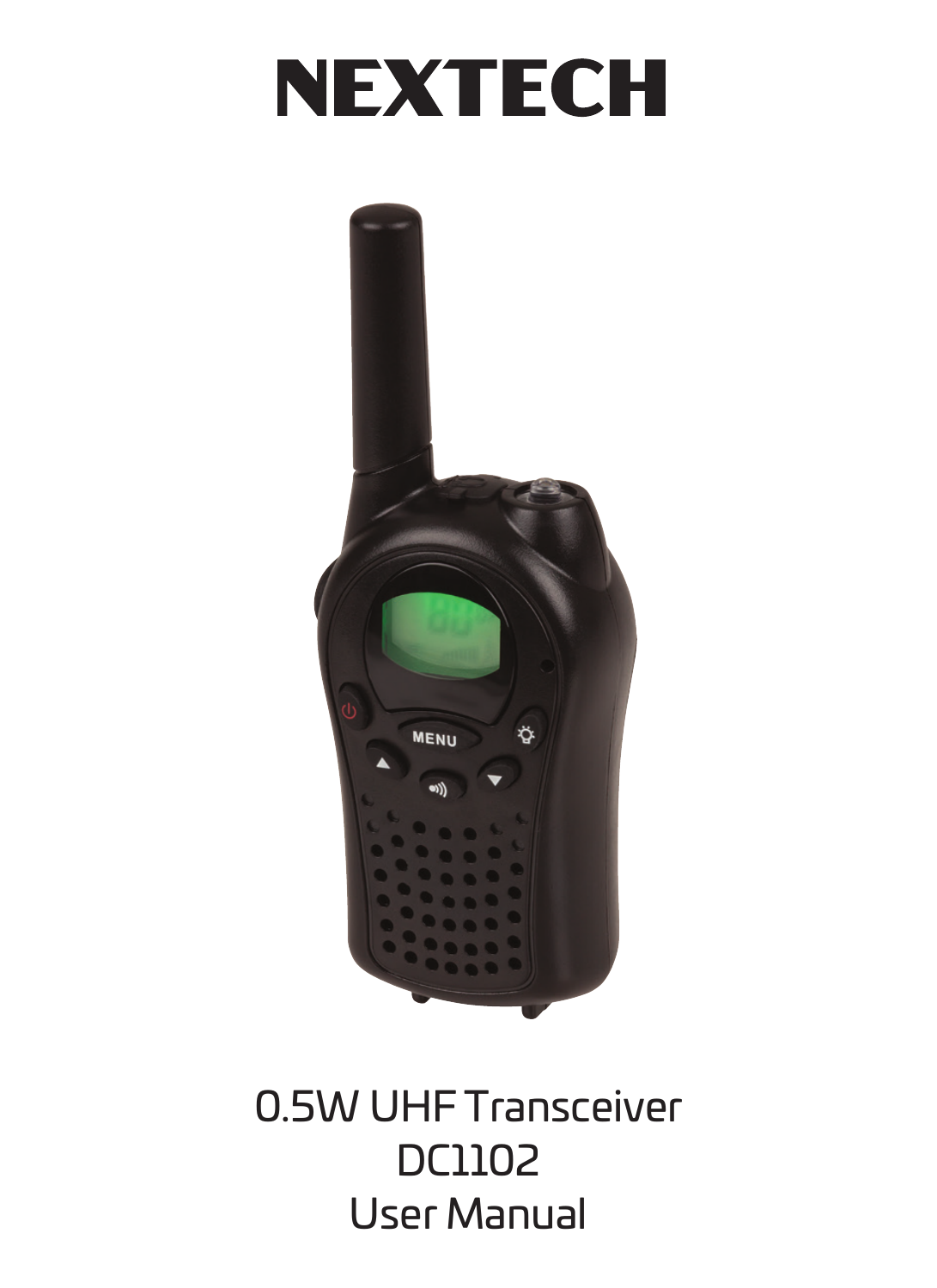Use of the citizen band radio service is licensed in Australia by ACMA Radio Communications (Citizen Band Radio Stations) Class License and in New Zealand by MED General User Radio License for Citizens Band Radio. Operation is subject to conditions contained in those licenses.

This lightweight hand-held transceiver is suitable for all manner of recreational and professional activities such as building sites, IT-cablers, electricians, inter-car road trip communication or keeping in touch with the kids while they play. Open field transmission range is up to 6km, with typical city range up to 1km. It runs off 3 x AAA batteries, and has features you usually only find in more expensive models, including VOX hands free, monitor, call tones, roger beep, backlit display, headset connection, and CTCSS sub-channels. There is also an LED torch built into the top in case you're stuck in the dark. Thanks to the auto-battery saving feature, the batteries won't go flat in case you forget to turn it off.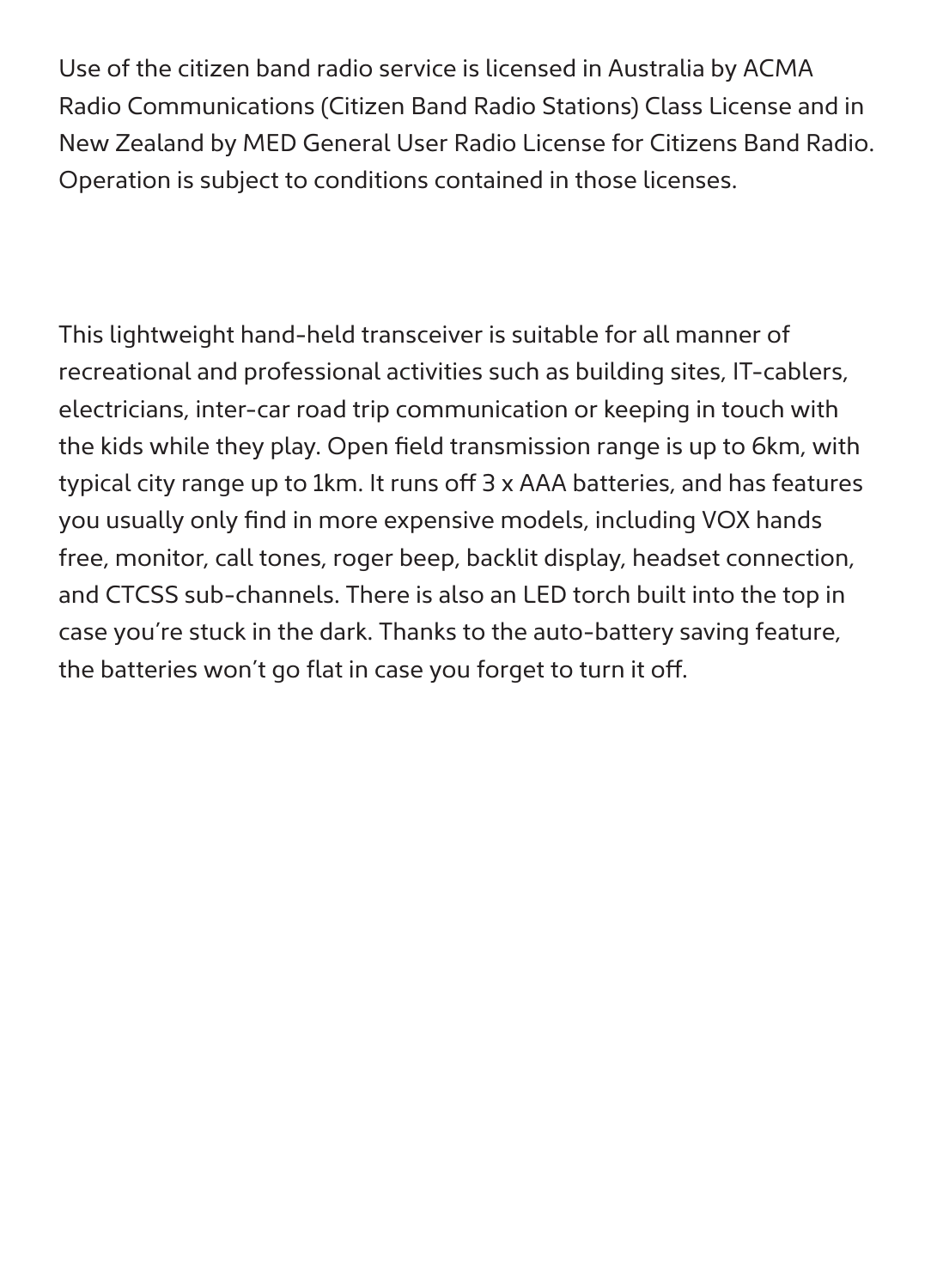#### **Specific Recommendations:**

- To avoid the risk of burns, do not use the device if the aerial is damage in any way.
- Do not use the device in a potentially explosive setting (e.g. Around pumps, on the lower deck of a boat or around a fuel-storage installation or chemical products) If traveling in a car or by bike, stop before using the device.
- Switch off the device if on an airplane or in a hospital,
- Never use the device in close proximity to a radio to avoid interference.
- Remove the batteries if the device is not going to be used for an extended period of time. Never mix used with new batteries.
- Position the transmitter and antenna at least 5cm from your face. Direct the antenna upwards and speak normally.
- Clean the device with a damp cloth. Avoid the use of cleaning agents and solvents.
- Do not modify the device in any way. In the event of damage occurring, ensure that the device us checked by a qualified professional. The device cannot be used to contact the emergency services.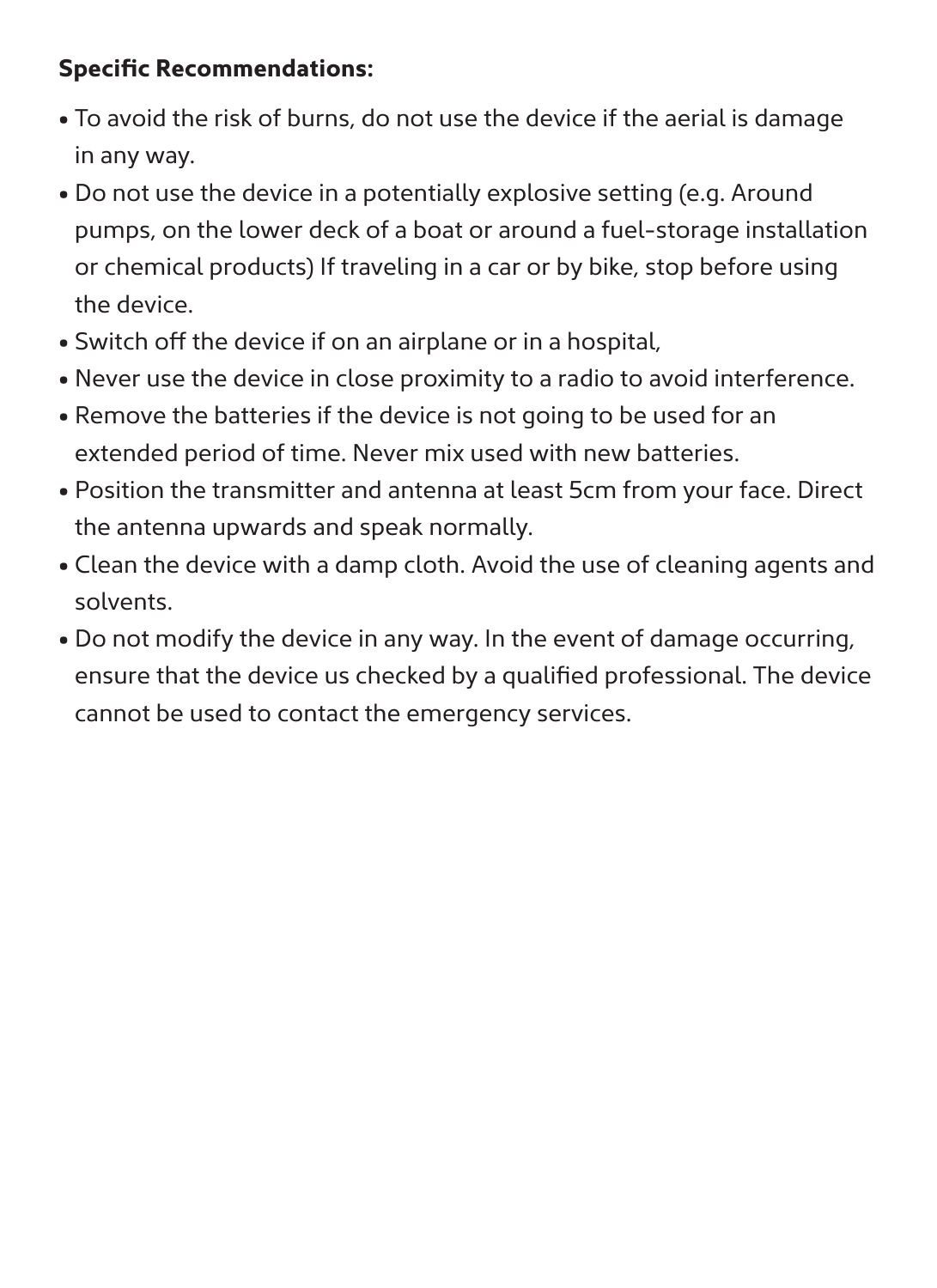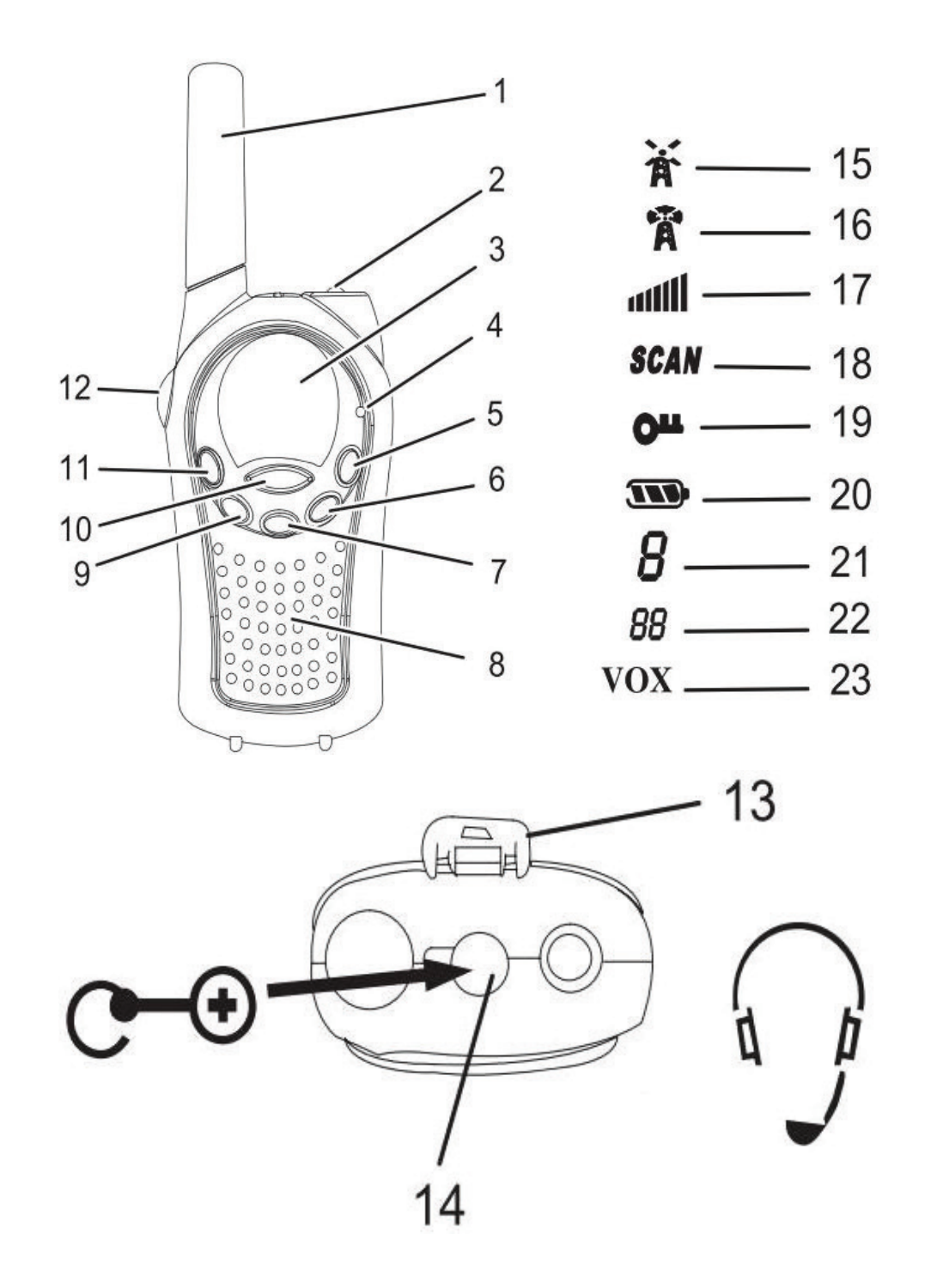## **Key Functions:**

1. Antenna 2. Lamp 3. LCD 4. Microphone 5. Lamp Button 6. Down Button 7. Call Button 8. Speaker 9. Up Button 10. Menu Button 11. Power ON/OFF Button 12. PTT (Push to Talk) Button

13. Belt Clip 14. Charger/Headset Jack 15. Receiving Icon 16. Transmitting 17. Volume Icon 18. Scan Icon 19. Lock Icon 20. Battery Level Indicator 21. Channel Number 22. CTCSS Number 23. Vox Selection

### **Before Using the Device:**

Removing the belt clip:

Before insert batteries into the device, first pull the belt clip latch away from the device (See PIC01).

## **Installing the Batteries:**

- 1. Slide down the battery compartment cover (See PIC02).
- 2. Insert 3 x AAA Alkaline (Not included)
- 3. Position the batteries according to the polarity making on the battery compartment.
- 4. After placing batteries into correct positions, replace the battery cover (See PIC03).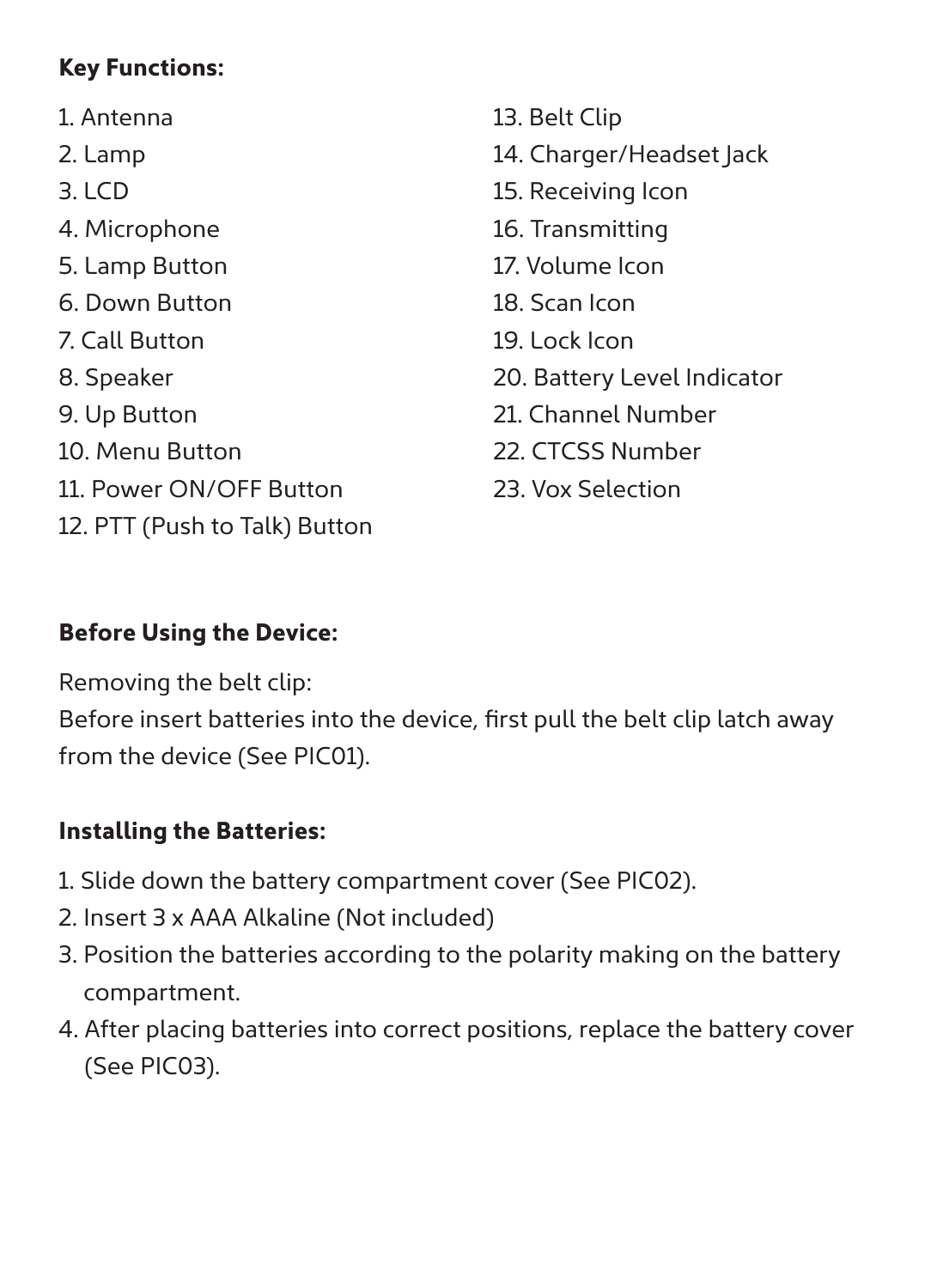

## **Using the Device:**

## **1. Turning the Device ON/OFF**

Switch on the Device: Press and hold the Power Button for 3 seconds then you will hear a beep sound.

Switch off the device: press and hold the Power Button for 3 seconds then you will hear a beep sound.

## **2. Adjusting the Volume**

To increase the volume, press the **▲**Up Button; press the **▼**Down Button to decrease the volume.

## **3. Low Battery Indication**

The device can detect low battery level. When battery voltage is low, the battery icon will flash and a beep will be heard to indicate that the batteries need to be replaced.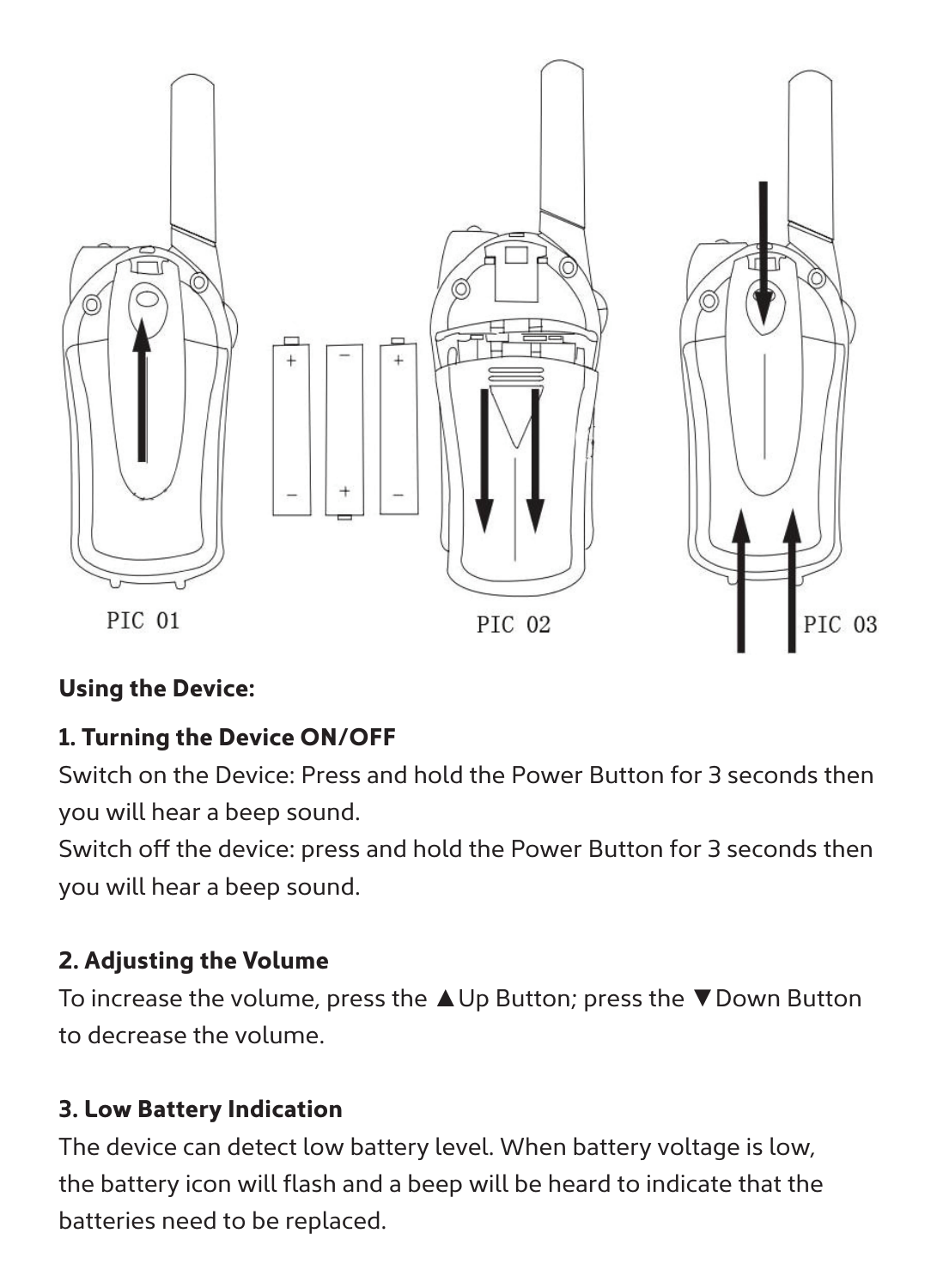## **4. Receiving/Transmitting Communications:**

The device is in "Reception" mode when it is turned ON and not transmitting. When a signal is received on the current channel, the LCD will display receiving icon.

When you press the PTT (push to talk) button, the device switches to "Transmission" mode.

Hold the device in a vertical position with the Mic (microphone) 3-5cm away from your mouth. While holding the PTT button, speak into the microphone in a normal tone of voice. Release the PTT button when you have finished transmitting. For others to receive your transmission, they must be on the same channel with you.

## **Note:**

- 1. The maximum talking range is up to 6Km, this will depend on your surroundings and environment. It can be affected by obstructions such as hills or buildings.
- 2. Don't try to use two devices which are less than 1.5m (5 feet) apart. Otherwise, you may experience interference.

# **5. Changing Channels:**

Press the MENU button once, the channel number will Flash on the display.

Press the up**▲** /down**▼** button to change the channel. Press the PTT button to confirm and return to stand-by mode.

# **Note:**

If no button is pressed within 15 seconds during setting, the device will return to stand-by mode.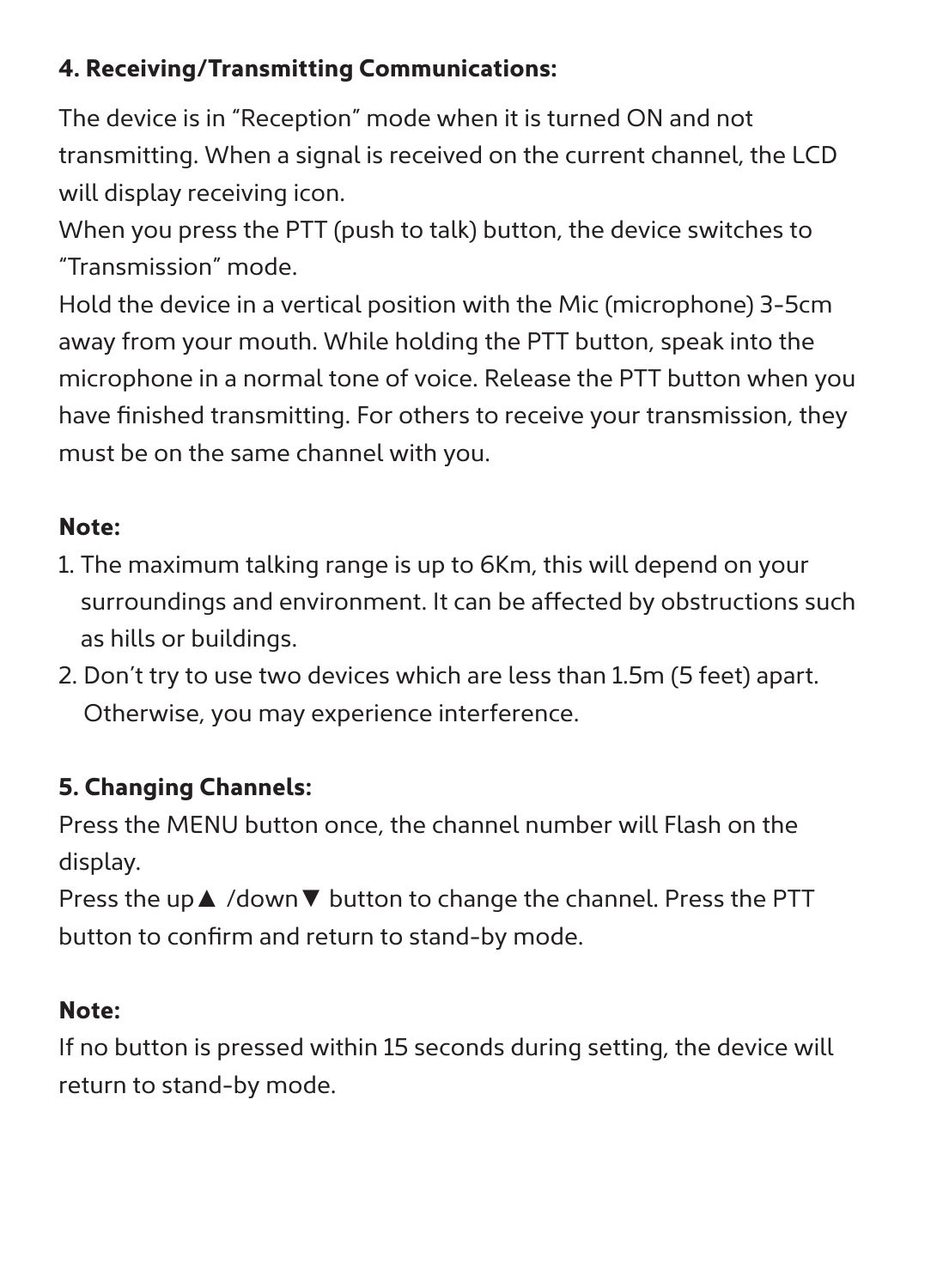## **6. CTCSS (Continues Tone Coded Squelch System):**

Press the MENU button twice, the current CTCSS code will flash on the display. Press the up**▲** /down**▼** button to change the 38 available codes. Press the PTT button to confirm and return to stand-by mode. This license free radio operates on the 476MHZ frequency band; the device has 80 available radio channels. If there are any device users near you, there is a chance that some of the users are operating on the same radio channel. To prevent you receiving signals from other users, sub-channels have been integrated. When using CTCSS, a low frequency tone (between 67-250Hz) will be transmitted along with the voice signal. There are 38 available tones to choose form. You are free to choose one of the 38 available sub-channels. Due to filtering, these sub-channels will generally not be audible so they will note disturb the communication.

## **7. VOX (Hands free function):**

Press the MENU button three times, the current VOX setting will flash on the display and the VOX icon will display, Press UP**▲** button to set the VOX sensitivity level between 1 and 3 level (level 3 is the high sensitive level). Press down **▼** button until "OF" appears on the display to turn VOX OFF. Press the PTT button to confirm and return to stand-by mode. In VOX mode, the radio will transmit a signal when it is activated by your voice or other sound around you. VOX Operation is not recommended if you plan to use your device in a noisy or windy environment.

#### **Note:**

VOX mode will be over ridden when you press the PTT button.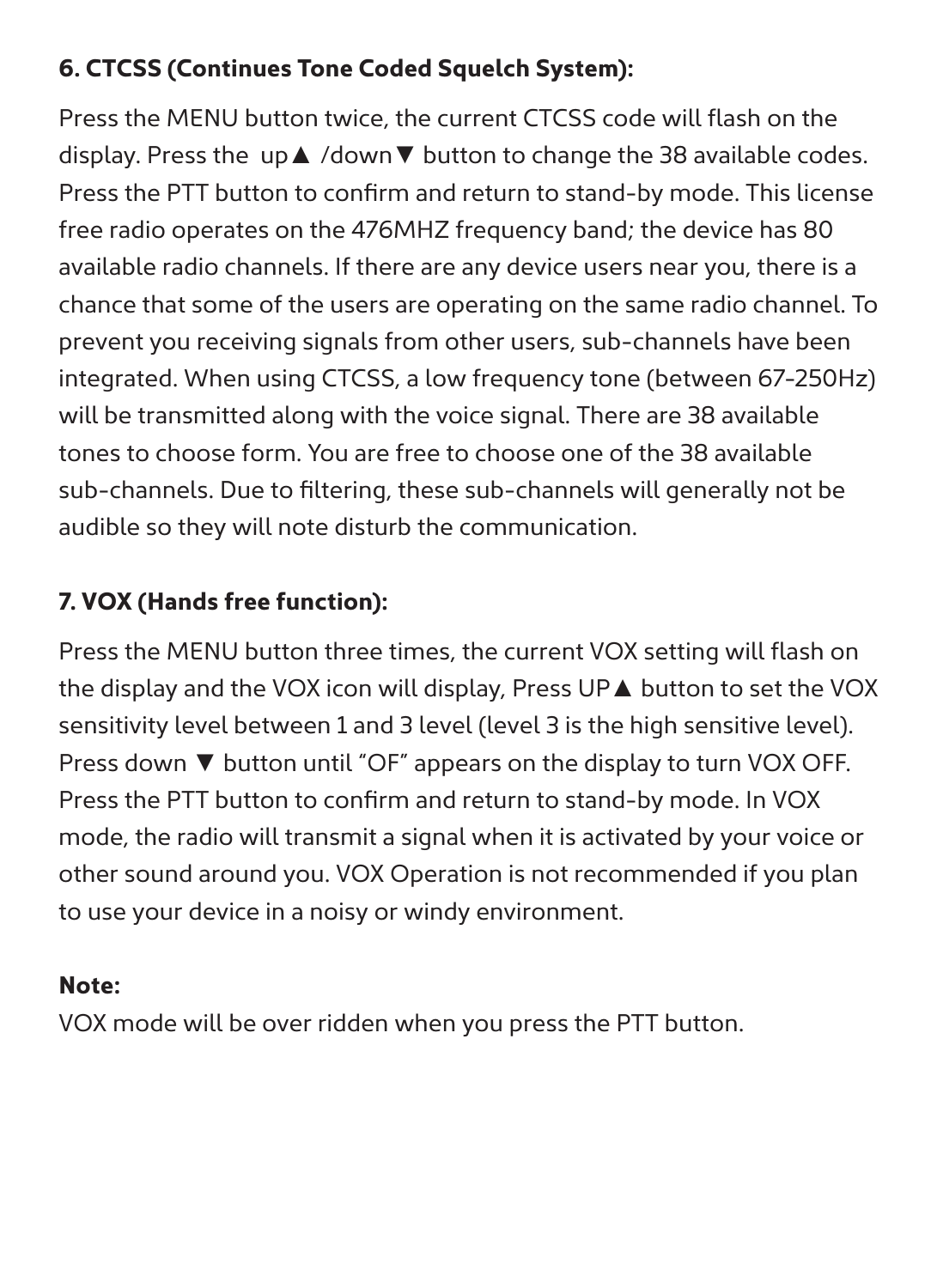#### **8. Scanning for an active radio channel:**

Press and hold the UP **▲** button for 2 seconds: The "SCAN" function indicator will appear on the display and the channel will scan continuously. Once an active channel is found, the scanning will stop and you can listen to the transmission. When the transmission has stopped on that channel, the scan function will resume automatically.

## **Note:**

If you press the PTT button while listening to a found channel, the device will go back to stand-by mode on the found channel.

## **9. Monitor:**

Press and hold the DOWN**▼** button about 3 seconds to activate monitor. Release the DOWN**▼** button to return to standby mode.

# **10. Setting the Call tones:**

The device has 10 call tones. Press the MENU button 4 times, "CA" is displayed and on the current call tone. Press the UP**▲**/Down**▼** button to change to another call tone. Press the PTT button to confirm and return to stand-by mode.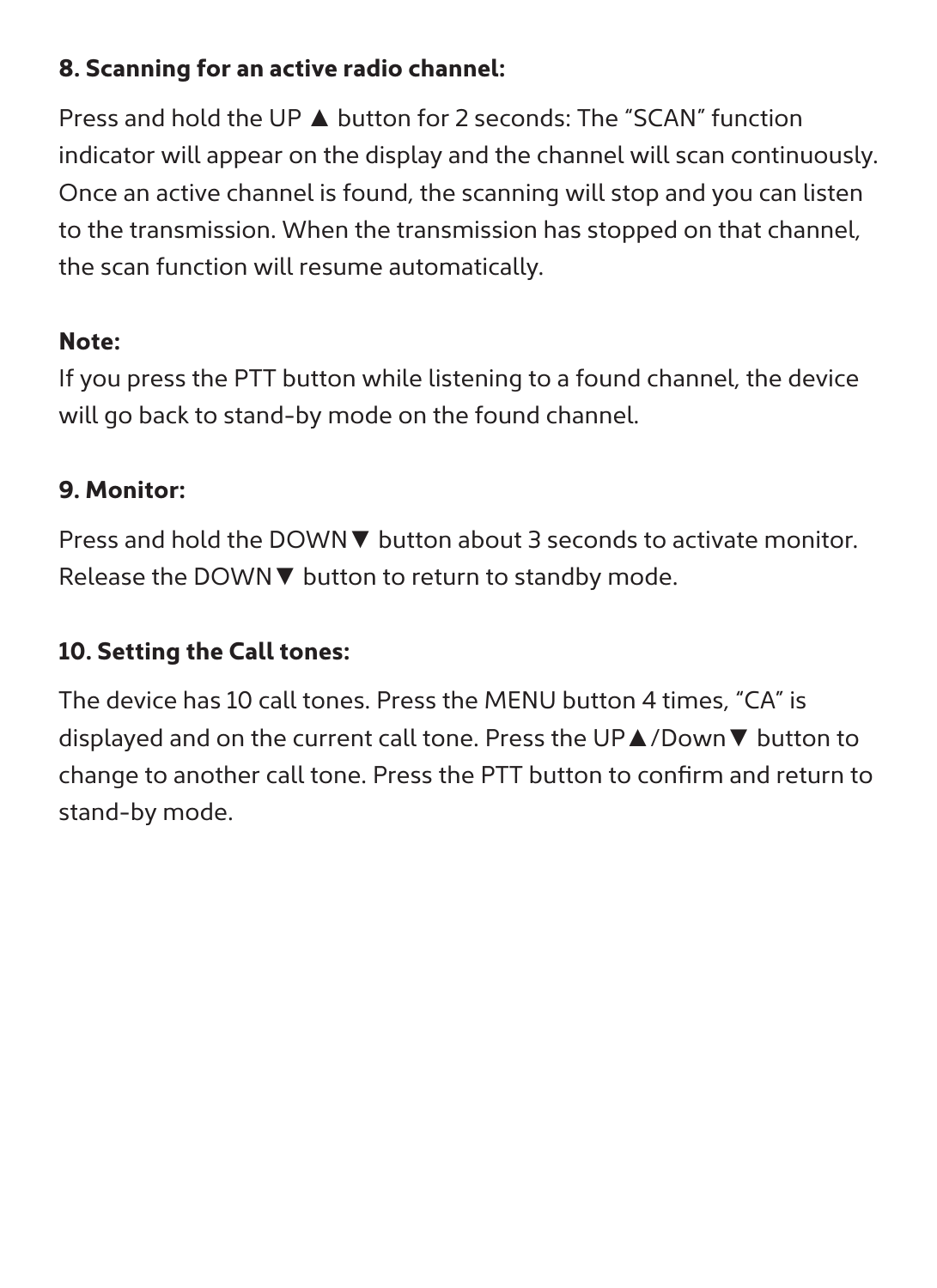#### **11. Sending a call tone:**

Press the call button one time quickly, the call tone will be transmitted on the set channel.

## **12. Roger Beep On/Off:**

After the PTT button is released, the device will send out a roger beep to confirm that you have stopped talking. Press the MENU button 6 times, "RO" will be displayed. Press the UP**▲**/Down**▼** button to set the roger beep ON/OFF. Press The PTT button to confirm your selection and return to the stand-by mode.

## **13. Backlit Display:**

Press any button except for the MENU button to activate the back light of the LCD display. The back light will light on approx. 5 seconds.

### **14. Headset Connection:**

The device can be used with an authorised headset. The connector is located on the top of the device. Insert the earpiece plug into the connector (2.5mm jack). There is a small "PTT" button on the earpiece that has the same function as the PTT button on the device. When you use the PTT button from the earpiece, you must also use the microphone from the earpiece to talk.

## **Note:**

Do not connect an un-authorised headset, this may damage your device.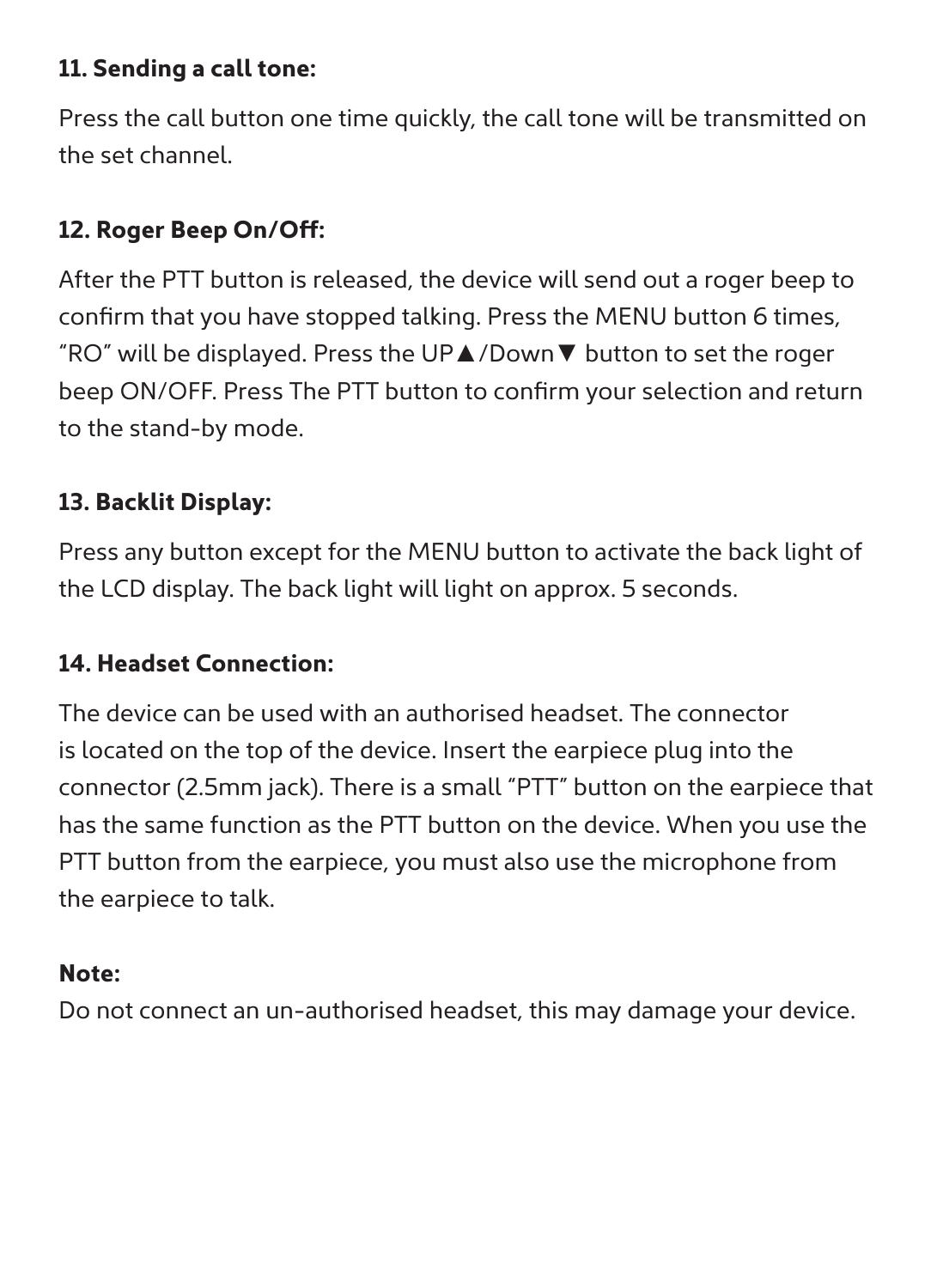#### **15. Battery Saving Function**

When the device has not been used for 6 seconds, economy mode is automatically activated. This does not affect the reception or transmission of the radio. Standby mode is automatically re-activated as soon as a signal is detected.

### **16. Built-in Flash Light**

Your device has a built-in flash light that can be used for sending light signals or for other lighting needs.

### **17. Lock & Unlock the Device**

Press and hold the MENU button for 3 seconds to lock the device. The button lock icon is displayed on the LCD screen. Press and hold MENU button for 3 seconds to unlock the device.

#### **18. Technical Specifications**

| Frequency:                 | 476MHz                          |
|----------------------------|---------------------------------|
| Output Power:              | 0.5W                            |
| Channels:                  | 80                              |
| <b>CTCSS Sub-Channels:</b> | 38                              |
| Talking Range:             | 6km (In the Open)               |
| Call Tones:                | 10                              |
| Batteries:                 | Requires 3 x AAA (Not Included) |
| Weight:                    | 60q (Excluding Batteries)       |
| Dimensions:                | 130(L) x 48(W) x 36(D)mm        |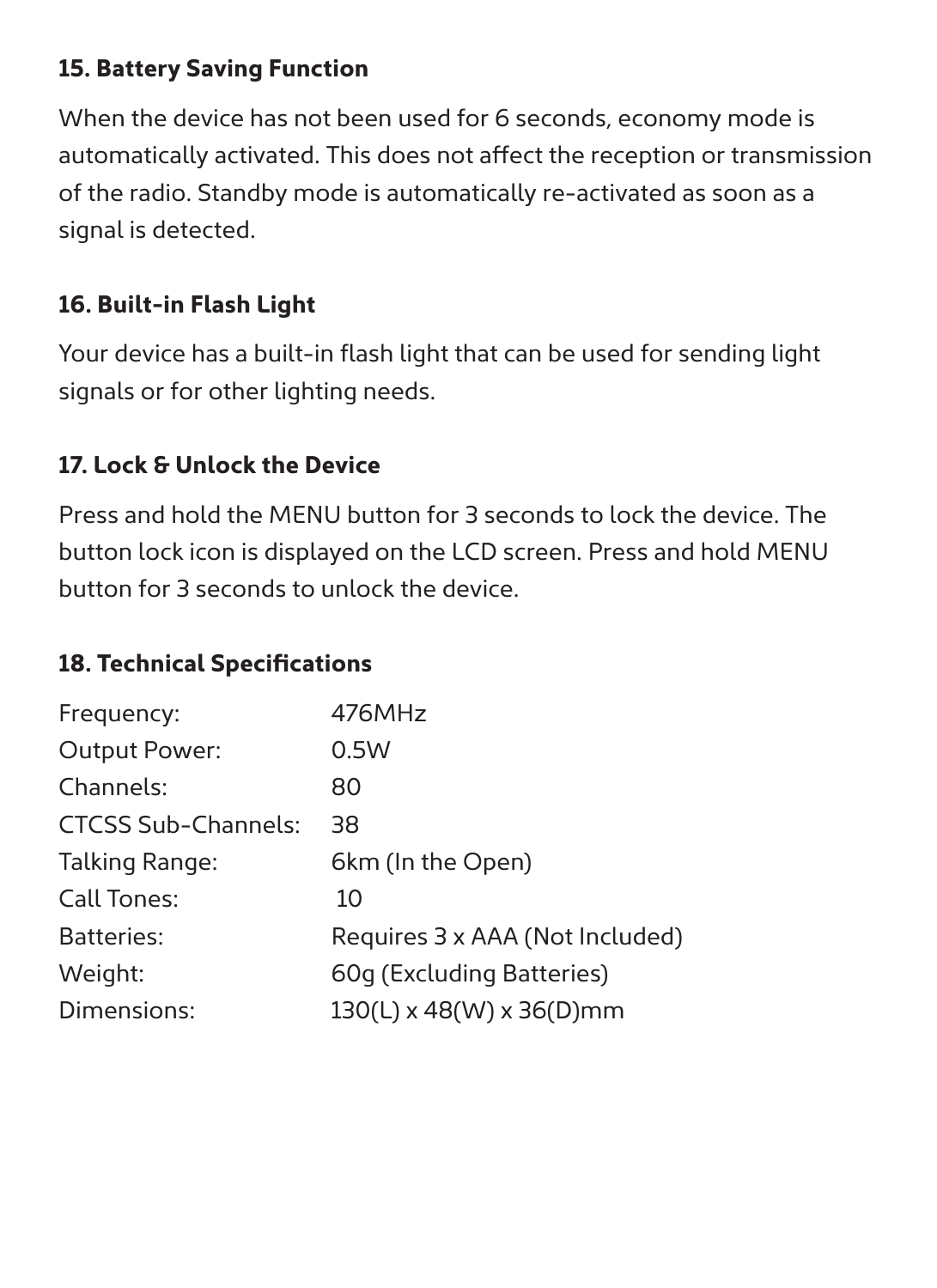| Channel    | <b>Frequency</b> | Use                                                            |
|------------|------------------|----------------------------------------------------------------|
| Channel 1  | 476.4250         | Duplex - Repeater Output                                       |
| Channel 2  | 476.4500         | Duplex - Repeater Output                                       |
| Channel 3  | 476.4750         | Duplex - Repeater Output                                       |
| Channel 4  | 476,5000         | Duplex - Repeater Output                                       |
| Channel 5  | 476.5250         | Duplex - Repeater Output<br>(Emergency use only)               |
| Channel 6  | 476.5500         | Duplex - Repeater Output                                       |
| Channel 7  | 476.5750         | Duplex - Repeater Output                                       |
| Channel 8  | 476,6000         | Duplex - Repeater Output                                       |
| Channel 9  | 476.6250         | Simplex                                                        |
| Channel 10 | 476.6500         | 4WD Drivers - Convoy, Clubs & National<br>Simplex<br>Parks     |
| Channel 11 | 476.6750         | Simplex<br>Call Channel                                        |
| Channel 12 | 476.7000         | Simplex                                                        |
| Channel 13 | 476.7250         | Simplex                                                        |
| Channel 14 | 476.7500         | Simplex                                                        |
| Channel 15 | 476.7750         | Simplex                                                        |
| Channel 16 | 476.8000         | Simplex                                                        |
| Channel 17 | 476.8250         | Simplex                                                        |
| Channel 18 | 476.8500         | Caravan & Campers Convoy Channel<br>Simplex                    |
| Channel 19 | 476.8750         | Simplex                                                        |
| Channel 20 | 476.9000         | Simplex                                                        |
| Channel 21 | 476.9250         | Simplex                                                        |
| Channel 22 | 476.9500         | Data Only (No Voice - No Packet)                               |
| Channel 23 | 476.9750         | Data Only (No Voice - No Packet)                               |
| Channel 24 | 477,0000         | Simplex                                                        |
| Channel 25 | 477.0250         | Simplex                                                        |
| Channel 26 | 477.0500         | Simplex                                                        |
| Channel 27 | 477.0750         | Simplex                                                        |
| Channel 28 | 477.1000         | Simplex                                                        |
| Channel 29 | 477.1250         | Simplex<br>Pacific Hwy (NSW) & Bruce Hwy (Old)<br>Road Channel |
| Channel 30 | 477.1500         | <b>UHF CB Broadcasts</b><br>Simplex                            |
| Channel 31 | 477.1750         | Repeater Input                                                 |
| Channel 32 | 477.2000         | Repeater Input                                                 |
| Channel 33 | 477.2250         | Repeater Input                                                 |
| Channel 34 | 477,2500         | Repeater Input                                                 |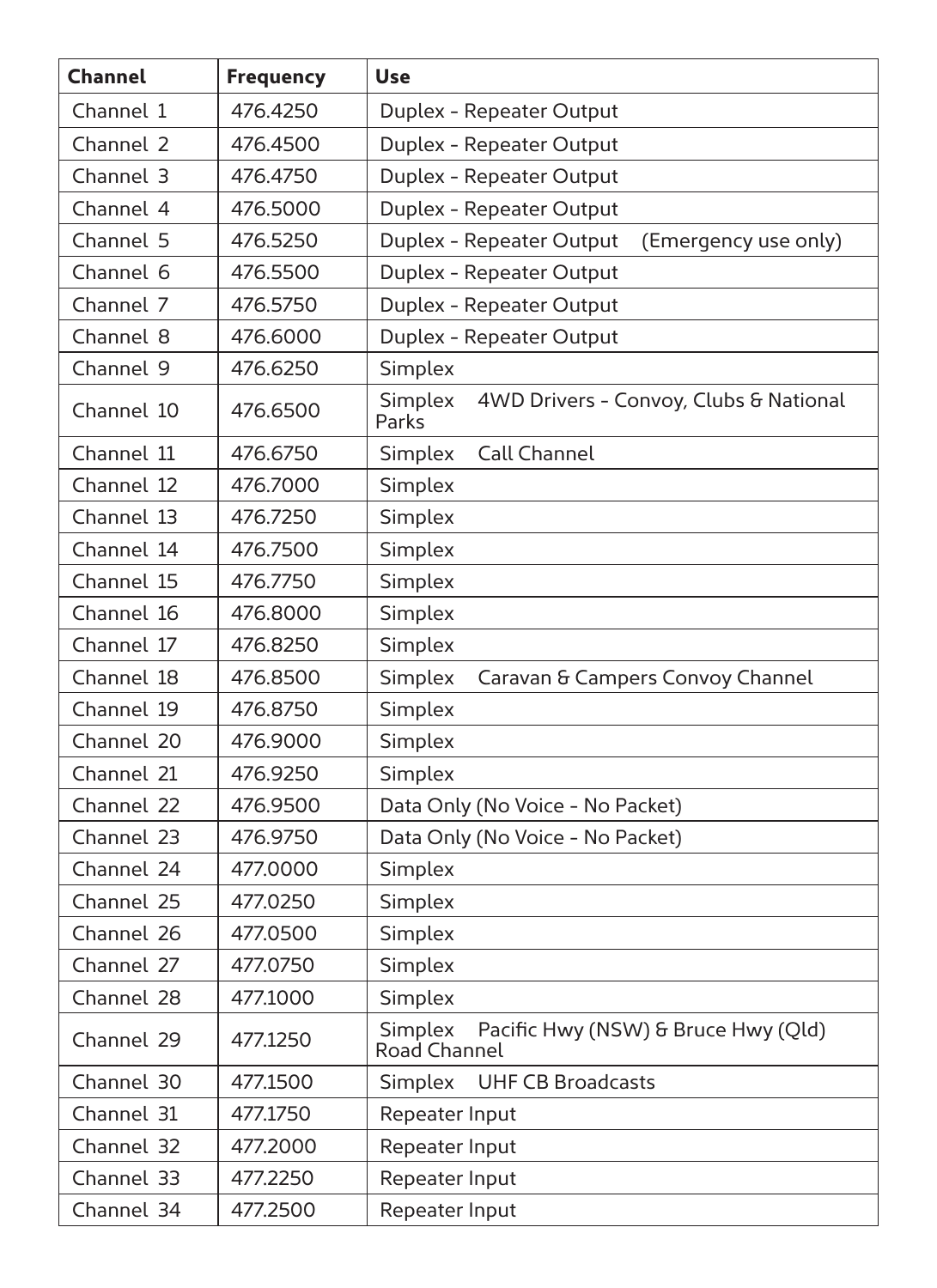| Channel 35 | 477.2750 | Repeater Input (Emergency Use Only) |
|------------|----------|-------------------------------------|
| Channel 36 | 477.3000 | Repeater Input                      |
| Channel 37 | 477.3250 | Repeater Input                      |
| Channel 38 | 477.3500 | Repeater Input                      |
| Channel 39 | 477,3750 | Simplex                             |
| Channel 40 | 477.4000 | Simplex<br>Highway Channel          |
| Channel 41 | 476.4375 | Duplex - Repeater Output            |
| Channel 42 | 476.4625 | Duplex - Repeater Output            |
| Channel 43 | 476.4875 | Duplex - Repeater Output            |
| Channel 44 | 476.5125 | Duplex - Repeater Output            |
| Channel 45 | 476.5375 | Duplex - Repeater Output            |
| Channel 46 | 476.5625 | Duplex - Repeater Output            |
| Channel 47 | 476.5875 | Duplex - Repeater Output            |
| Channel 48 | 476.6125 | Duplex - Repeater Output            |
| Channel 49 | 476.6375 | Simplex                             |
| Channel 50 | 476.6625 | Simplex                             |
| Channel 51 | 476.6875 | Simplex                             |
| Channel 52 | 476.7125 | Simplex                             |
| Channel 53 | 476.7375 | Simplex                             |
| Channel 54 | 476.7625 | Simplex                             |
| Channel 55 | 476.7875 | Simplex                             |
| Channel 56 | 476.8125 | Simplex                             |
| Channel 57 | 476.8375 | Simplex                             |
| Channel 58 | 476.8625 | Simplex                             |
| Channel 59 | 476.8875 | Simplex                             |
| Channel 60 | 476.9125 | Simplex                             |
| Channel 61 |          | Reserved for Future Expansion       |
| Channel 62 |          | Reserved for Future Expansion       |
| Channel 63 |          | Reserved for Future Expansion       |
| Channel 64 | 477.0125 | Simplex                             |
| Channel 65 | 477.0375 | Simplex                             |
| Channel 66 | 477.0625 | Simplex                             |
| Channel 67 | 477.0875 | Simplex                             |
| Channel 68 | 477.1125 | Simplex                             |
| Channel 69 | 477.1375 | Simplex                             |
| Channel 70 | 477.1625 | Simplex                             |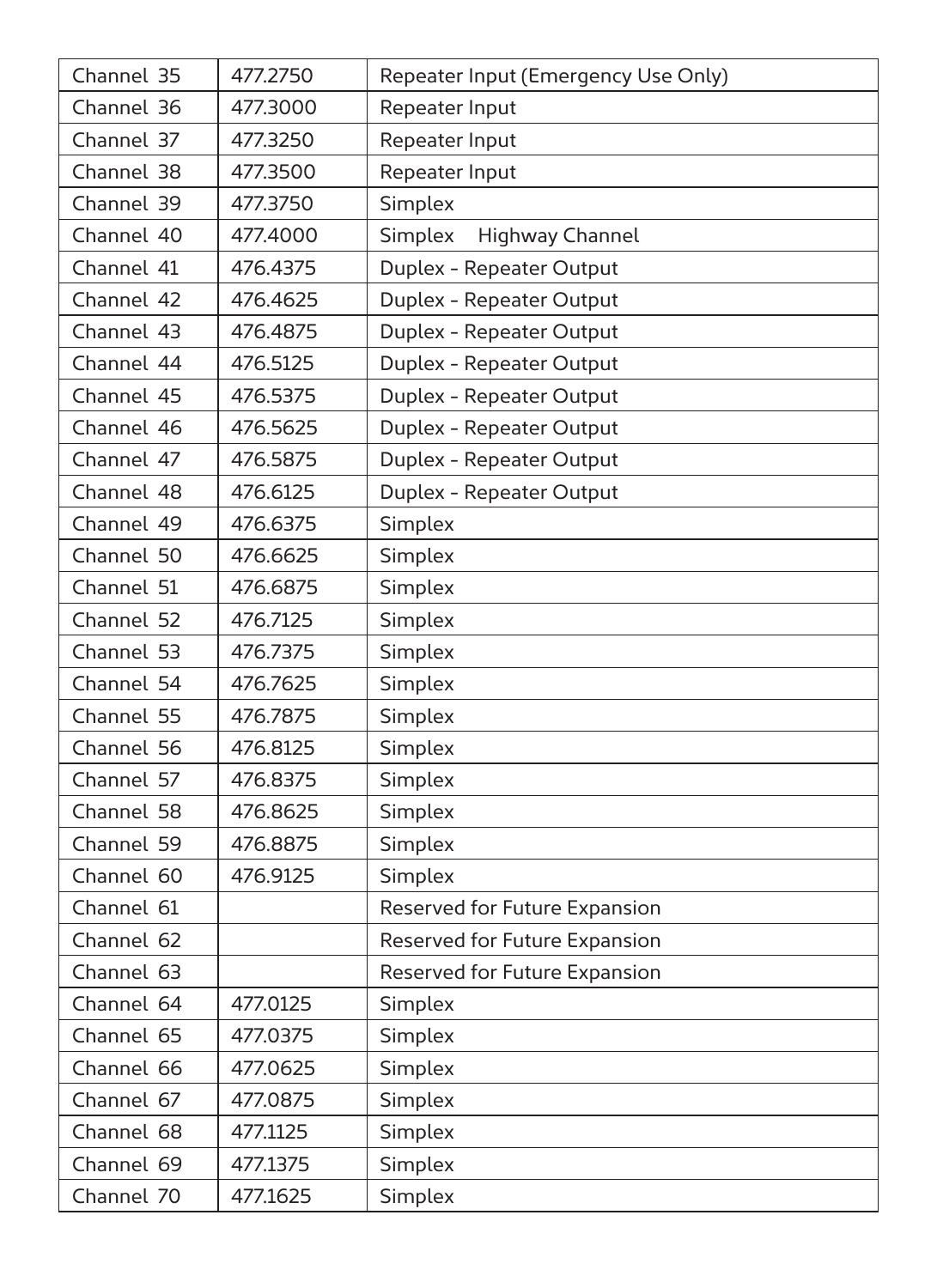| Channel 71 | 477.1875 | Repeater Input |
|------------|----------|----------------|
| Channel 72 | 477.2125 | Repeater Input |
| Channel 73 | 477.2375 | Repeater Input |
| Channel 74 | 477.2625 | Repeater Input |
| Channel 75 | 477.2875 | Repeater Input |
| Channel 76 | 477.3125 | Repeater Input |
| Channel 77 | 477.3375 | Repeater Input |
| Channel 78 | 477.3625 | Repeater Input |
| Channel 79 | 477.3875 | Simplex        |
| Channel 80 | 477.4125 | Simplex        |